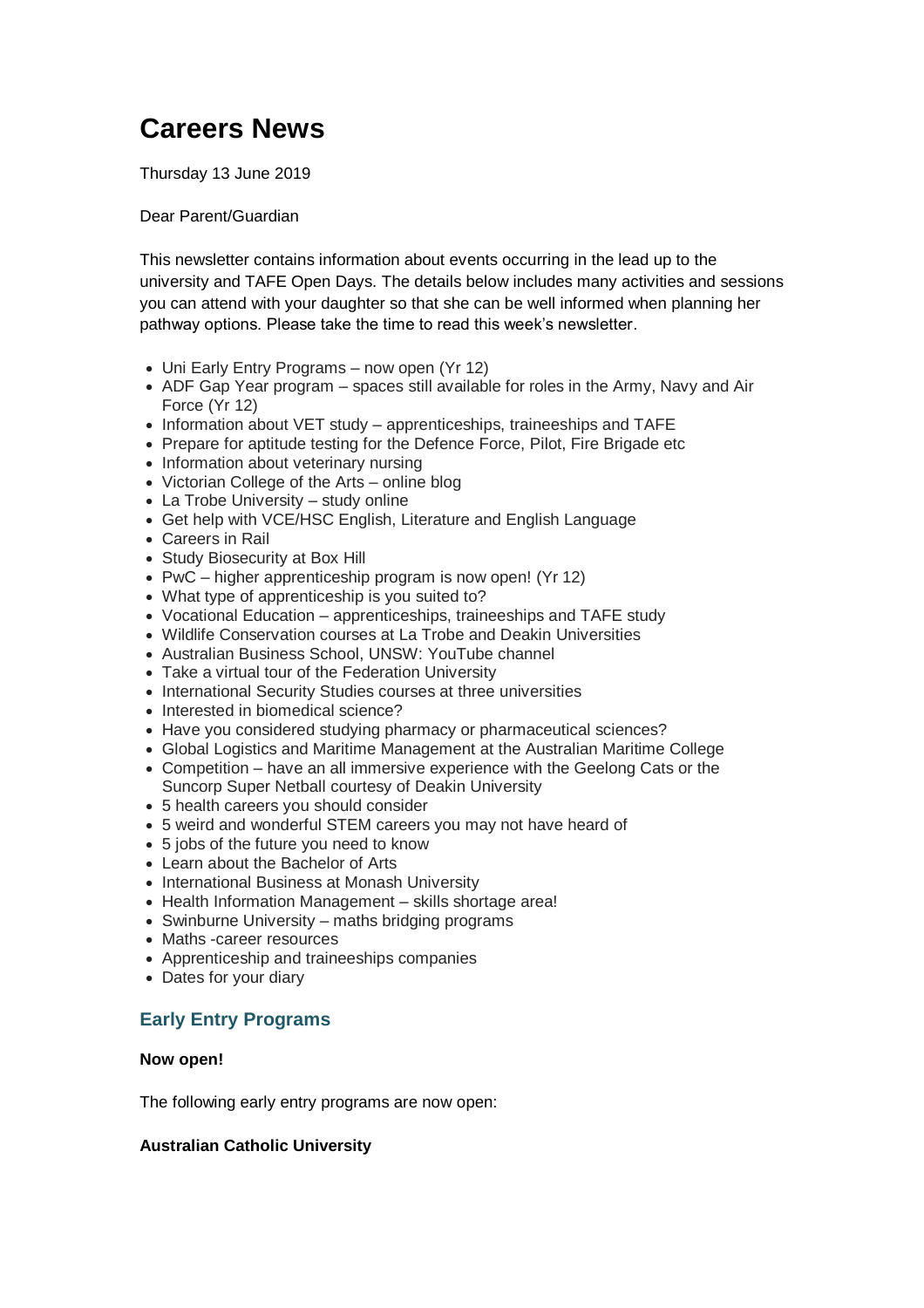- Community Achievers Program. Applications close in August,<https://bit.ly/2ErcsoG>
- Passion for Business Early Entry Program, applications are now open, <https://bit.ly/2I2Ve2j>

**University of New England:** Direct Early Entry program. Applications close Friday 27 September,<https://bit.ly/2JDGLYv>

**La Trobe University:** Aspire Early Admissions Program, applications close 31 August, <https://bit.ly/2KdjGN1>

**Charles Sturt University:** Charles Sturt Advantage, applications open in June, <https://bit.ly/2YPbh9e>

# **ADF Gap Year Program**

**Applications are now open:** Current Year 12 students can apply for a 12-month position in the Air Force, Army or the Navy to begin in 2020. To explore the positions available and to apply, go to<https://bit.ly/2uW1hzI>

The following roles are on offer and some close soon:

#### **Navy**

- **Electronics Engineer**
- **Electronics Engineer Submariner**
- Helicopter Pilot
- **■** Marine Engineer
- **■** Marine Engineer Submariner
- Maritime Aviation Warfare Officer
- Maritime Logistics Officer
- Maritime Warfare Officer
- Maritime Warfare Officer Submariner
- **•** Training and Development Coordinator
- Officer
- Sailor

#### **Army**

- Administration Assistant
- **Air Defence Operator**
- **■** Driver
- Warehouse Assistant
- Officer
- **•** Artillery Operator

#### **Air Force**

- Administration Assistant
- **·** Airfield Defence Guard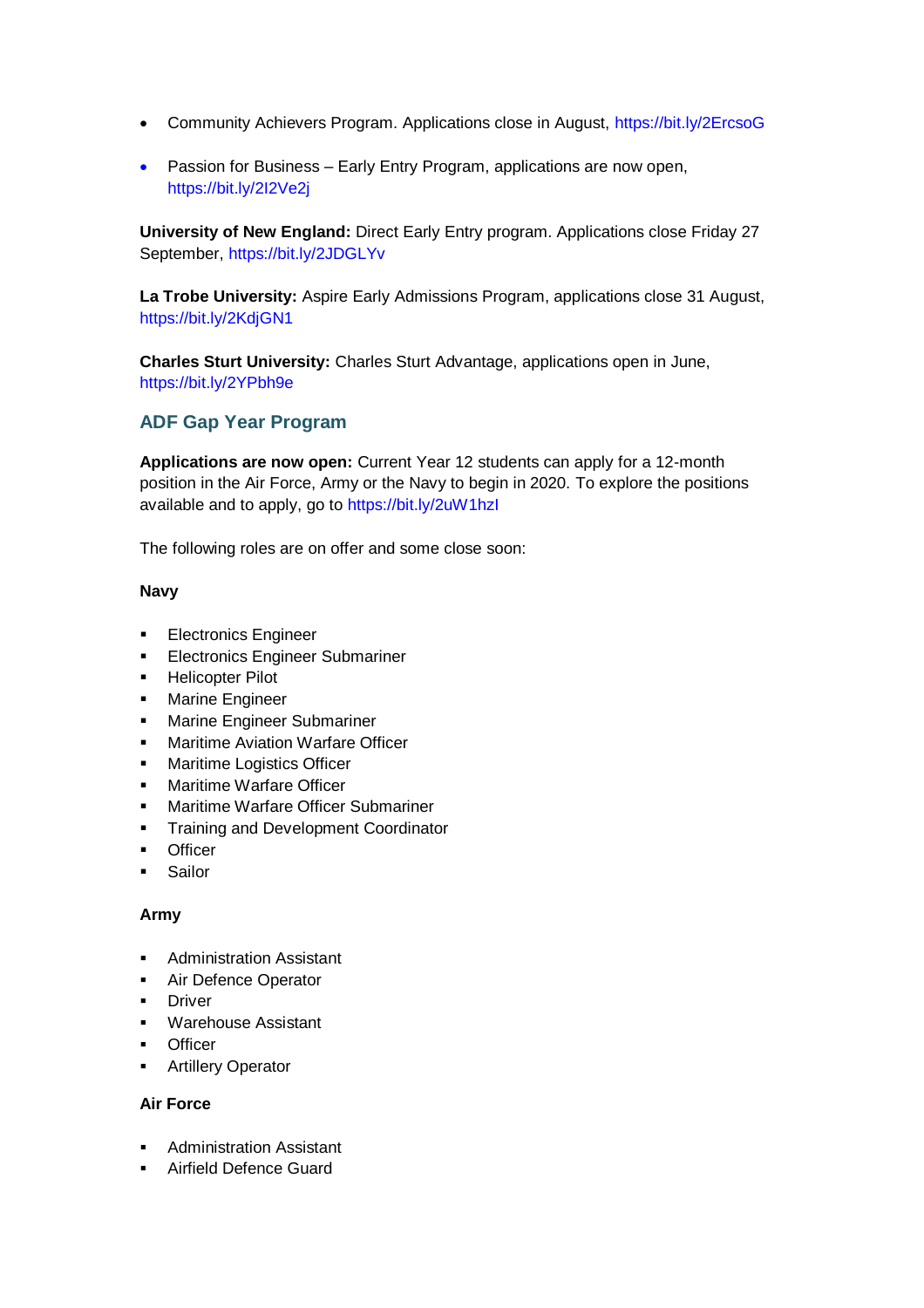- Warehouse Store person
- **Aviation Support Technician**

## **Have you considered vocational education and training (VET)?**

This includes – apprenticeships, traineeships and TAFE study. Did you know that 77% of VET graduates secure employment after training?

VET is one of the most progressive forms of education available to school leavers. It's in touch with the realities of the current and future employment market – because it's entirely driven by the employment market.

If you would like to learn more about VET and why you should consider gaining a VET qualification after school, go to<https://bit.ly/2xiZBTf> to check out the 'VET. It's Right Now' video initiative.

## **Interested in becoming a pilot, firefighter, or paramedic etc.?**

The Pilot Aptitude Training Systems (PATS) website explains the process for Year 12 completers to apply for these different courses and occupations. It also explains the process for applying to the Australian Defence Force Academy (ADFA). To view the site, go to [www.pilotaptitude.com](http://www.pilotaptitude.com/)

#### **Interested in Veterinary Nursing?**

This is a fantastic occupation for those who are passionate about working with animals. Veterinary Nurses assist Veterinarians in all aspect of animal patient care, including surgical procedures, laboratory testing, medical treatment, and consultations.

To become a qualified Veterinary Nurse, you usually have to study the Certificate IV in Veterinary Nursing whilst undertaking paid employment in a Vet clinic.

This can be completed through a traineeship or online study. Once qualified, you can undertake further study to specialise in dental, surgical or emergency and critical care.

For information on this occupation, go to<https://bit.ly/2IRNcv0>

You may also consider studying a paraprofessional qualification at the university level:

**Bachelor of Veterinary Nursing, La Trobe University:** This is the first paraprofessional veterinary nursing qualification of its type in Australia,<https://bit.ly/2IRKaH8>

**Bachelor of Veterinary Technology, Charles Sturt University:** this course can be undertaken at the Wagga Wagga campus or online,<http://bit.ly/1BCc1w4>

#### **Victorian College of the Arts**

At the Victorian College of the Arts (VCA), undergraduate students can study Contemporary Music, Dance, Animation, Film & Television, Screenwriting, Music Theatre, Production, Acting, Theatre, and Visual Art.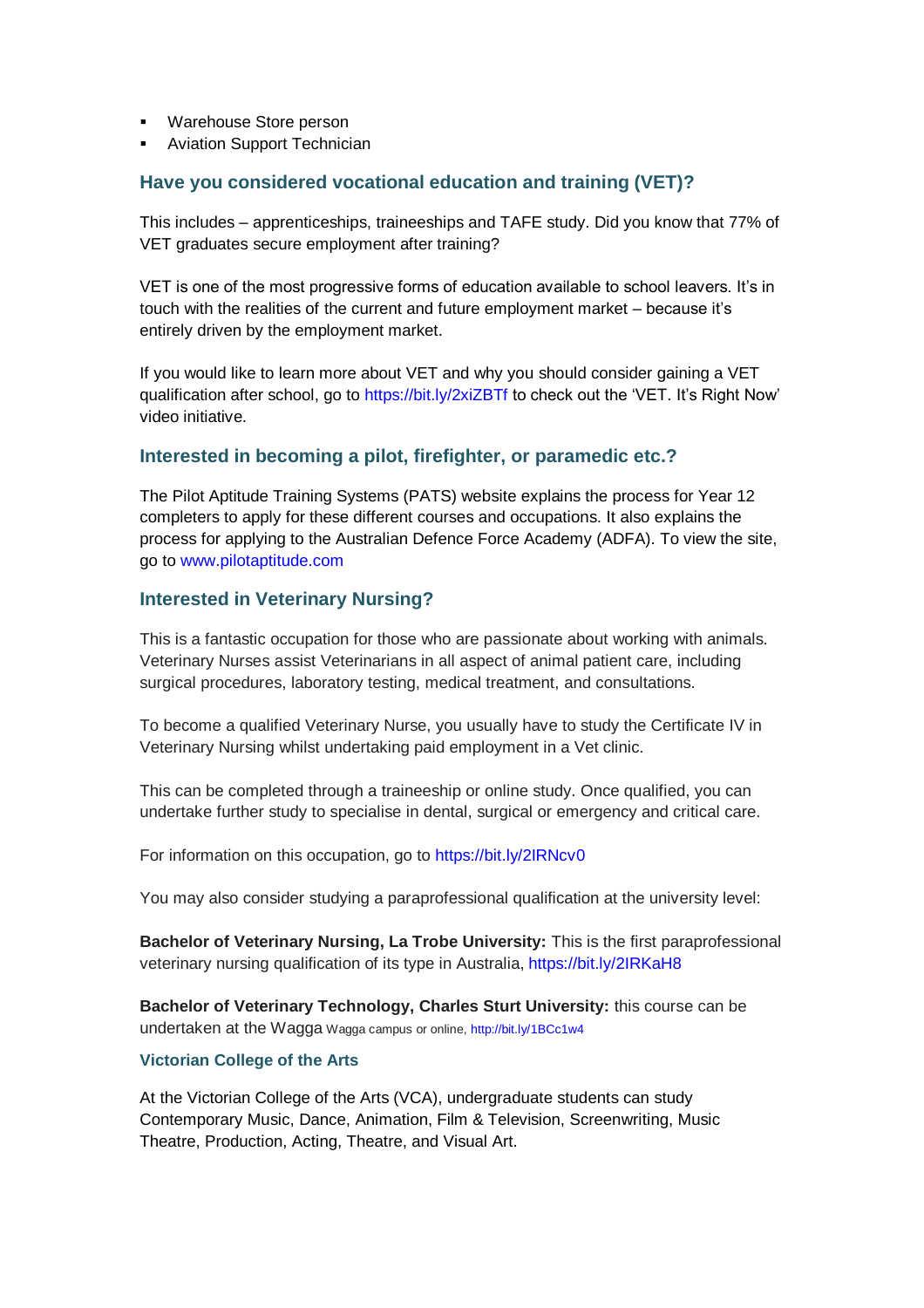The VCA runs an online information platform called *Precinct,* which contains many interesting articles on the Faculties activities and achievements. To view Precinct, go to <http://bit.ly/2reTsTs>

# **La Trobe University Online**

If you would like to study at university in the future, but don't want to move away, you can study courses through La Trobe online. To view the range of courses, as well as entry requirements, go to<https://online.latrobe/>

# **Help with English**

**Fantastic resource for VCE students:** Lisa Tran has developed a series of free resources and study guides for students studying the VCE. She also offers online English tutoring services through a program called Ladder Up. Titles of advice articles include:

- How I went from average to an A+ in English
- English oral presentation ideas
- How to survive VCE motivation and how to approach VCE
- Why I burnt out during my exams
- Top 10 English study hacks
- Tips for effective note taking
- Deciding your preferences for university

The articles are also suitable for HSC students. You can contact Lisa via email [lisachentran@gmail.com](mailto:lisachentran@gmail.com) or you can access the study guides, resources, and Ladder Up online English tutoring services via:

- YouTube Channel:<https://bit.ly/227DGng>
- Website:<https://bit.ly/2ITWd6w>

## **Careers in Rail**

The Rail Academy has produced a fantastic video about careers in rail. A variety of roles exist within Customer Service, Infrastructure, Rolling Stock, Operations and Corporate.

To find out more watch the 'Discovering careers in rail' animation video at <https://bit.ly/2Z9f3dT> or visit the Rail Academy website at<https://bit.ly/2WcwIzg>

## **Have you considered studying Biosecurity?**

The Bachelor of Biosecurity at Box Hill Institute is designed for people looking to protect Australia and its environment from the threat of invasive animals, plants, pests and disease.

Developed with industry and government input, this is the only dedicated undergraduate biosecurity science degree in Australia.

Graduates from this course will find work in agriculture, nurseries and wineries and the national Post-Entry Quarantine facility. For more information, go to [www.bhtafe.edu.au/](http://www.bhtafe.edu.au/)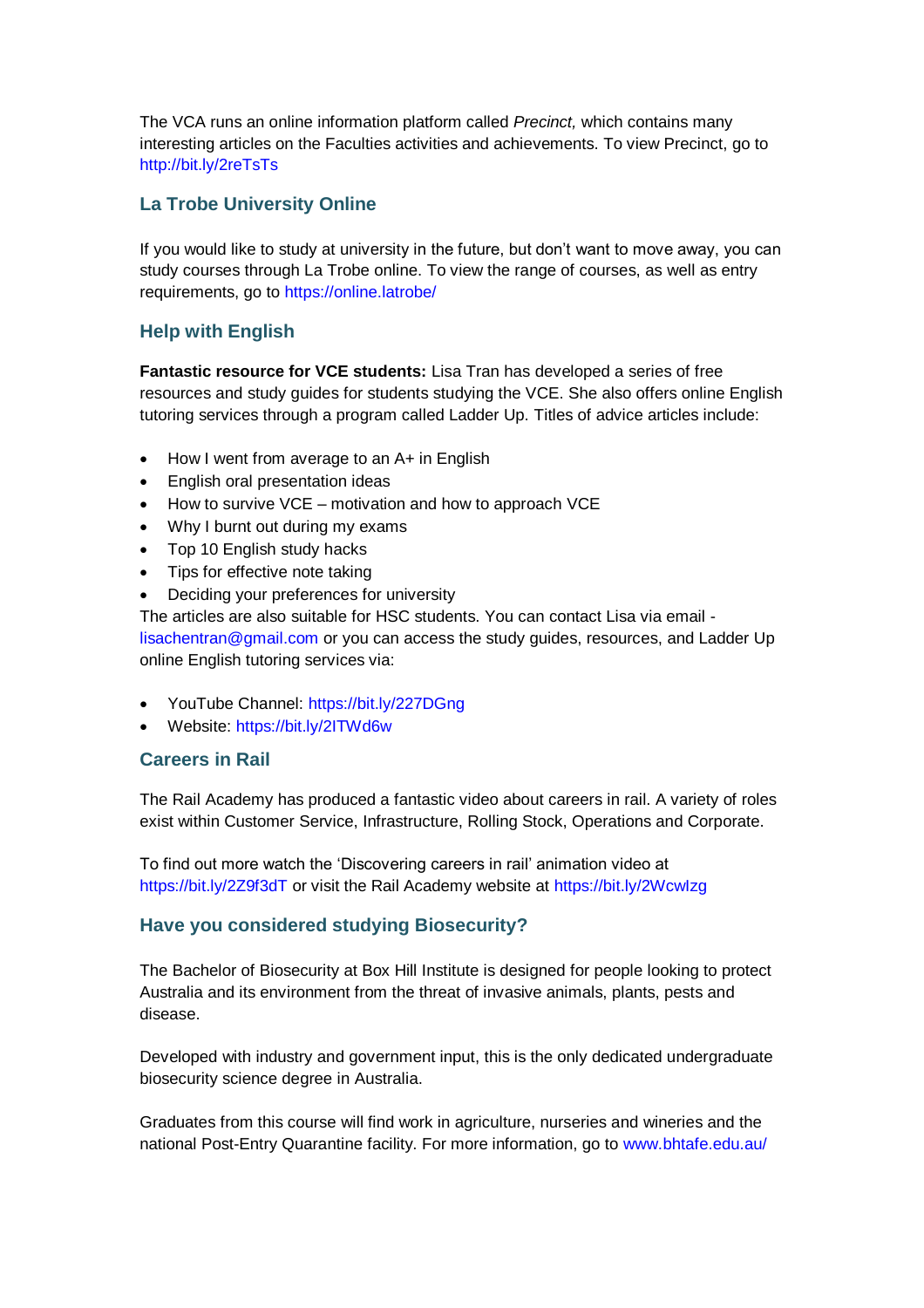# **Passionate about Business & IT?**

**Did you know you can join PwC without a degree?** Traditionally there has only been one route to a career in professional services. Uni. Degree. Career.

But the world of business is changing and so are we. There are now opportunities for students to join us straight out of high school.

As an apprentice, you get to learn on-the-job, developing broad skills in business and technology in a hands-on environment, and receive the study support required to earn a professional qualification in Information Technology (IT), at the same time!

You'll be coached by experts in their field, learning on-the-job in a hands-on environment and building relationships that will set you apart as you progress in your career.

Just like our graduates, you'll work on varied, challenging client work or internal projects, which make a real difference in the community and to the world of business.

Upon successful completion of the Higher Apprenticeship program there is the opportunity to advance your career by joining our Graduate program.

Applications are open now for apprentices joining us in January 2020 and close 28 July, 2019. For more information and to apply, go to<https://pwc.to/2IdyiMu>

Below: PwC Melbourne office

## **Passionate about film?**

**JMC Academy Presents The 11th Annual Martini Film Awards:** We invite you to join us on the red carpet for a night of intrigue, wonder, and elegance at Melbourne's 11th annual Martini Film Awards.

This special awards night celebrates the hard work and dedication of our JMC film students throughout 2018 / 2019. During the evening, you will view a selection of the very best films in multiple categories including short film, documentary, and graduating student films.

The event will be held on Tuesday 11 June between 6.30pm – 10pm. For information and to purchase tickets, go to<https://bit.ly/2Ko8yzB>

#### **What type of apprenticeship would you be suited to?**

*Taken from the Australian Apprenticeships Pathways website.* 

"Career evaluation is constant and unending especially for people who are considering their next career step. Career choices can be difficult as there are so many options out there.

It can be easier if you know which Work Types you prefer and what career options they lead to. These Work Types are identified through a Career Interest Explorer, co-created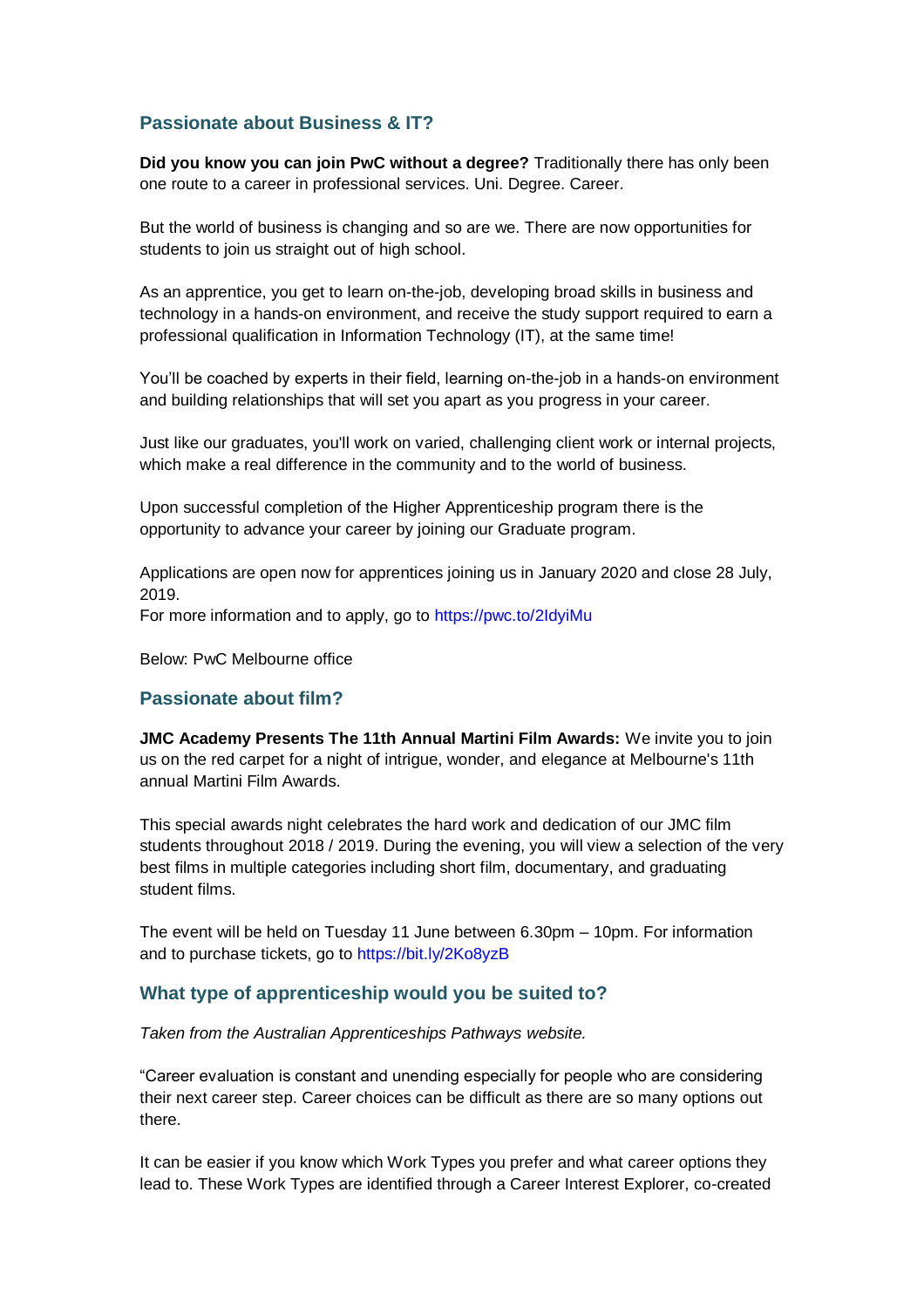in consultation with Australian Centre for Career Development and focus on apprenticeship and traineeship career pathways.

There are seven Work Types in total which can lead to different industries and occupations. While it may be easy to choose the best known occupation in a Work Type, it may not be the best option for you.

Realistically, an occupation can be linked to many Work Types, but focusing on your primary Work Type can help narrow down the industries or occupations that may interest you.

Below are the seven Work Types that are linked to apprenticeship or traineeship occupations. There may be some occupations that you may not have even thought could be done as an apprenticeship or traineeship".

- **Analytic and Scientific**
- **Creative and Artistic**
- Helping and Advising
- Nature and Recreation
- Organising and Clerical
- Persuading and Service
- **Practical and Manual**

Go to<https://bit.ly/2wCcdl2> to research occupations that align with each work type and to further research your apprenticeship and traineeship pathways.

## **Vocational Education**

#### **Have you considered pursuing vocational education after school?**

Research shows that 4/5 parents would prefer their child to go to university after school over vocational education and that many young people and parents don't understand the benefits of vocational education and training (e.g., TAFE, apprenticeships, traineeships).

2017 Australian research suggests that:

- 9 out of the 10 top occupations predicted to have the most jobs growth are in vocational training areas.
- The median full-time income for a vocational education graduate is \$56,000 vs \$54,000 for someone with a bachelor degree.
- Nearly eight in 10 vocational education graduates have a job soon after training, vs about seven in 10 university graduates; and
- More than nine in 10 trade apprentices have jobs after finishing training.

You can read the research report at this link - <https://bit.ly/2l0YzlR>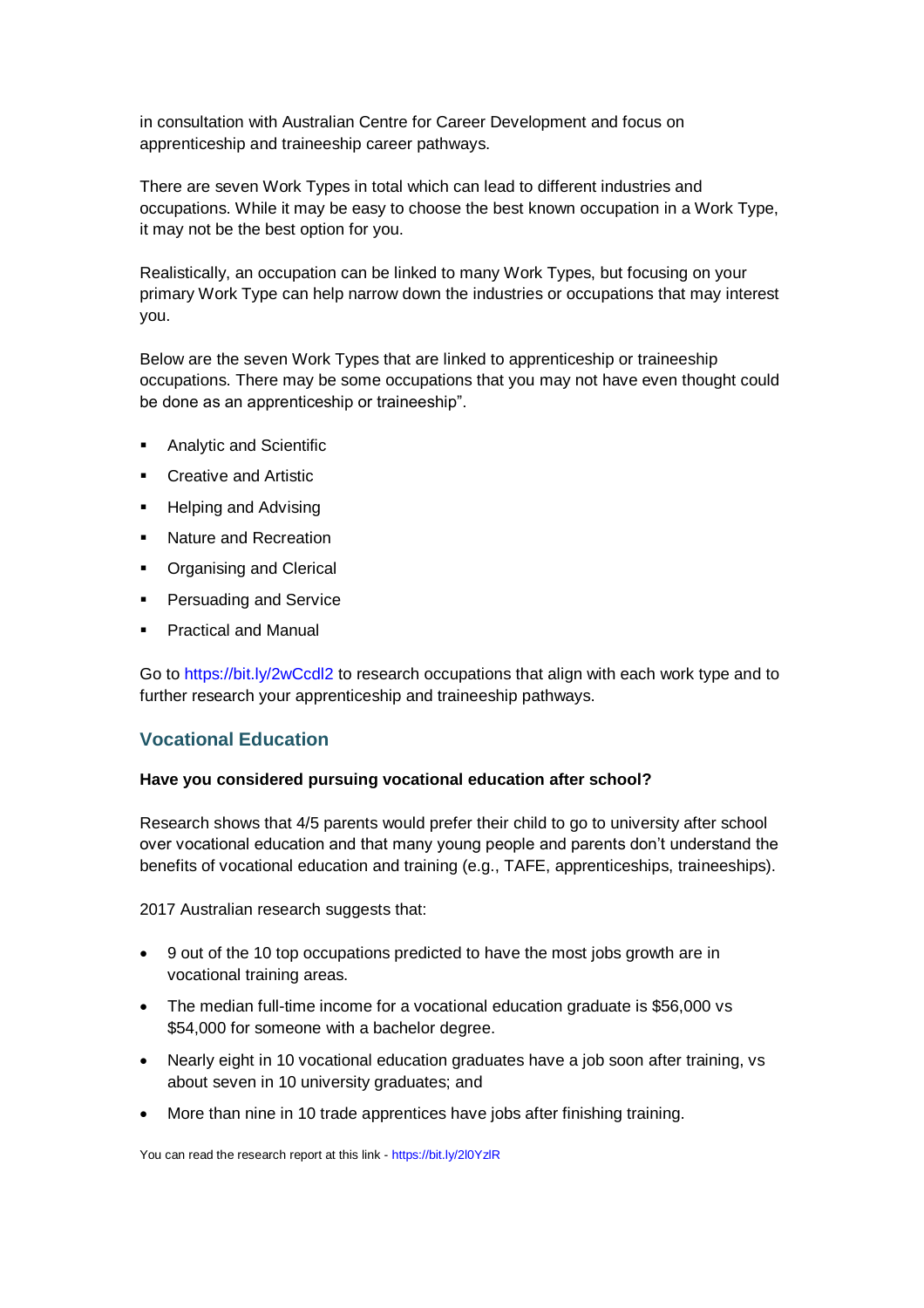# **Wildlife Conservation**

#### **Passionate about wildlife conservation?**

You may like to explore the following courses as examples of what you can study at university:

- Bachelor of Science (Wildlife and Conservation Biology), La Trobe University, <http://bit.ly/242qe30>
- Bachelor of Environmental Science (Wildlife and Conservation Biology), Deakin University,<http://bit.ly/2dzOt9e>

For other vocational and higher education courses, search the Good Universities Guide, <http://bit.ly/1N6a3Pk>

## **The Australian School of Business, UNSW**

Australian School of Business posts regular videos to their YouTube channel that provide updates on what is going on in the faculty and gives insights into a key business issue each week. To search the YouTube channel, go to<http://bit.ly/1ENyXZp>

#### **Take a virtual tour of the Federation University**

Use this link for information on how to take a 360-degree tour of the following areas at the Ballarat campus: general campus tour, Nursing labs, Science and Engineering buildings, and the Visual and Performing Arts facilities,<http://bit.ly/2ssWx36>

## **Passionate about humanities?**

**Are you interested in humanities, politics, foreign affairs and law?** Have you considered studying security studies? The following are examples of courses you can study

**Australia National University, Canberra:** Bachelor of International Security Studies. Excellent double degrees include Asian Studies, European Studies, International Relations, Political Science, Laws (Honours), and Criminology. You can complete a Diploma of Languages on the side of the degree,<http://bit.ly/2mVTXgg>

**University of Canberra:** Bachelor of Arts majoring in National Security. Excellent second majors include Justice Studies; Management, Governance and Policy; Politics and International Relations; Law and Society; and Australian Politics and Public Policy. Excellent double degrees include Media and Public Affairs, and Laws,<http://bit.ly/2r9zabf>

**Monash University, Clayton:** Master of International Relations (specializing in Governance and Security or Political Violence and Counter Terrorism). You will need to complete a Bachelor degree first. Ideal courses are Criminal Justice, Law, International Relations, International Studies etc.,<https://bit.ly/2R107LZ>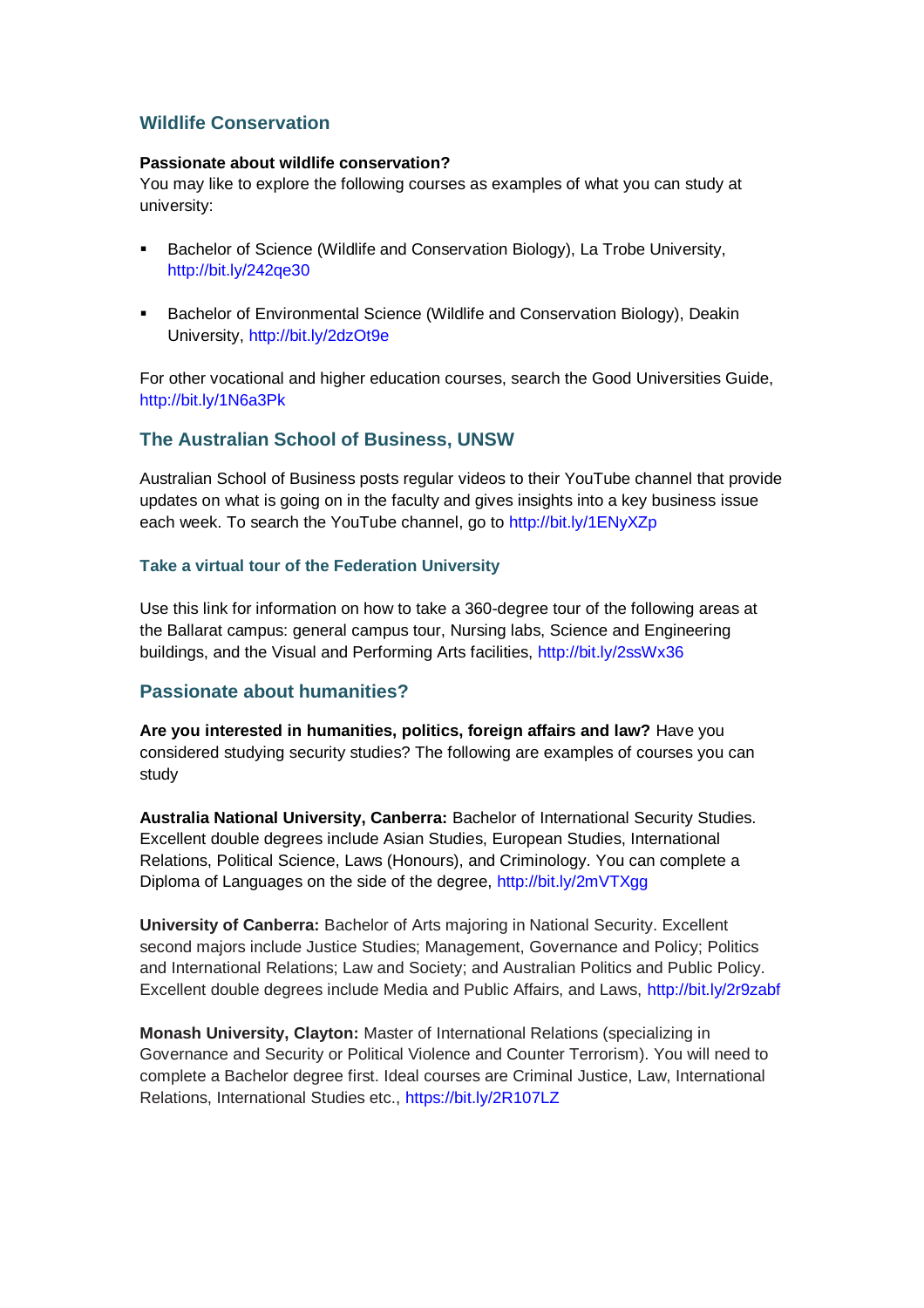# **Interested in studying biomedicine?**

The following are three excellent biomedical science programs to consider that have a focus on work experience.

#### **Swinburne University**

Bachelor of Health Sciences (majoring in Biomedical Science) (Professional), 4-years, <https://bit.ly/2nJIMtj>

Entry requirements:

- Indicative ATAR: 80+
- A minimum study score of 30 in English (EAL) or 25 in any other English.

Students will have access to 12-months of paid industry experience and can complete a minor in a study area such as Biotechnology, Neuroscience, Nutrition or Digital Health & Informatics.

#### **Deakin University**

Program: Global Science and Technology Program (GSTP),<https://bit.ly/2KOF5iH>

Course: Bachelor of Biomedical Science, Burwood and Geelong Waurn Ponds. 6 majors are available to choose from,<https://bit.ly/2Ze8Jlh>

Entry requirements:

- **·** Indicative ATAR: 80+
- A minimum study score of 25 in English (EAL) or 20 in any other English.

Students apply for the GSTP via VTAC and if successful, then choose the Bachelor of Biomedicine. Students will have access to career development and leadership programs, a \$3000 scholarship, and will undertake part of their degree overseas.

## **Australian Catholic University**

Bachelor of Biomedical Science, Melbourne,<https://bit.ly/2KGQocD>

Entry requirements:

- **·** Indicative ATAR: 58.8
- A minimum study score of 30 in English (EAL) or 25 in any other English and a minimum study score of 25 in any Maths.

Students complete work experience in their final semester of study. Last year's placements were held in a range of workplaces such as Aspen Pharmacare; in health and hospital services at Austin Health and The Prince Charles Hospital; in disease-based organisations such as at Asthma Australia; and in research institutes like the Baker Heart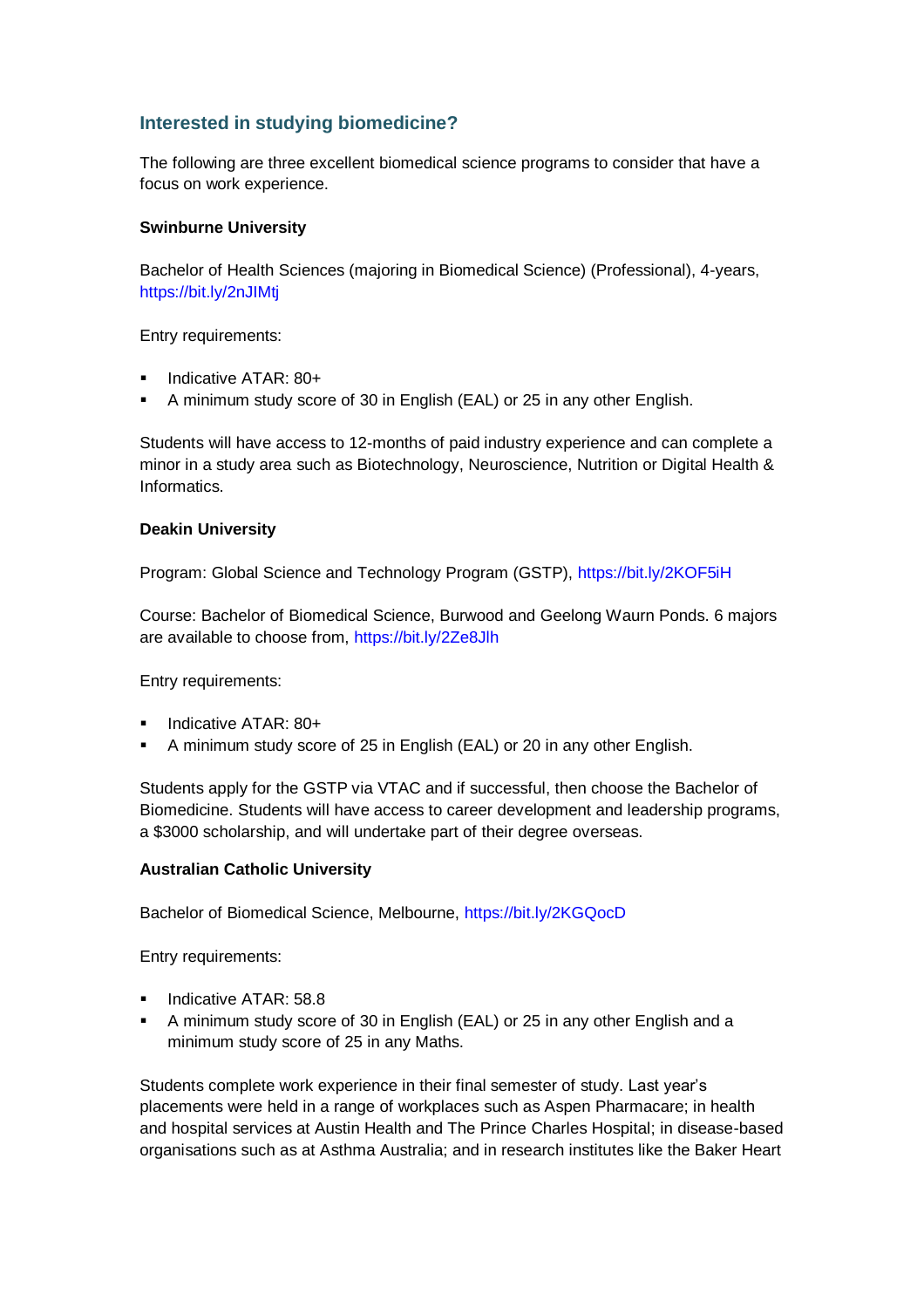and Diabetes Institute, St Vincent's Institute and the Mary Mackillop Institute for Health Research.

#### **Do you have a passion for science?**

Have you considered studying pharmacy or pharmaceutical science?

"A pharmaceutical scientist is an expert in the science related to the development of drugs – how drugs work, how safe and effective pharmaceuticals are taken to market, their impact on the body and their effect on the treatment of disease.

A pharmacist dispenses medicines, provides advice and manages a patient's medication requirements." Taken from<http://bit.ly/2s9clbs>

You can study Pharmacy and Pharmaceutical Sciences at the following Victorian universities:

#### **Pharmaceutical Sciences**

#### **Monash University,** <https://bit.ly/2XBnrCx>

- Bachelor of Pharmaceutical Science
- **Bachelor of Pharmaceutical Science (Advanced Honours)**
- **Bachelor of Pharmaceutical Science/Bachelor of Chemical Engineering (Honours)**

#### **Deakin University,** <http://bit.ly/2rFVzzN>

Bachelor of Biomedicine, majoring in Pharmaceutical Science

#### **La Trobe University,** <https://bit.ly/2WYvhFM>

Bachelor of Science (majoring in Pharmaceutical Chemistry)

#### **Pharmacy**

#### **RMIT,** <http://bit.ly/1BCfLxJ>

■ Bachelor of Pharmacy (Honours)

#### **Monash University,** <https://bit.ly/2XBnrCx>

Bachelor of Pharmacy (Honours)/Master of Pharmacy

#### La Trobe University, <http://bit.ly/1GgeCDg>

■ Bachelor of Pharmacy (Honours).

#### **Have you considered international logistics?**

The maritime and logistics industries are booming. Thanks to international trade and online shopping, there are more goods and services being transported around the globe than ever before. Studying Global Logistics at the Australian Maritime College in Tasmania will open the door to a career that offers graduates an excellent earning potential and worldwide opportunities,<https://bit.ly/2MCjaO0>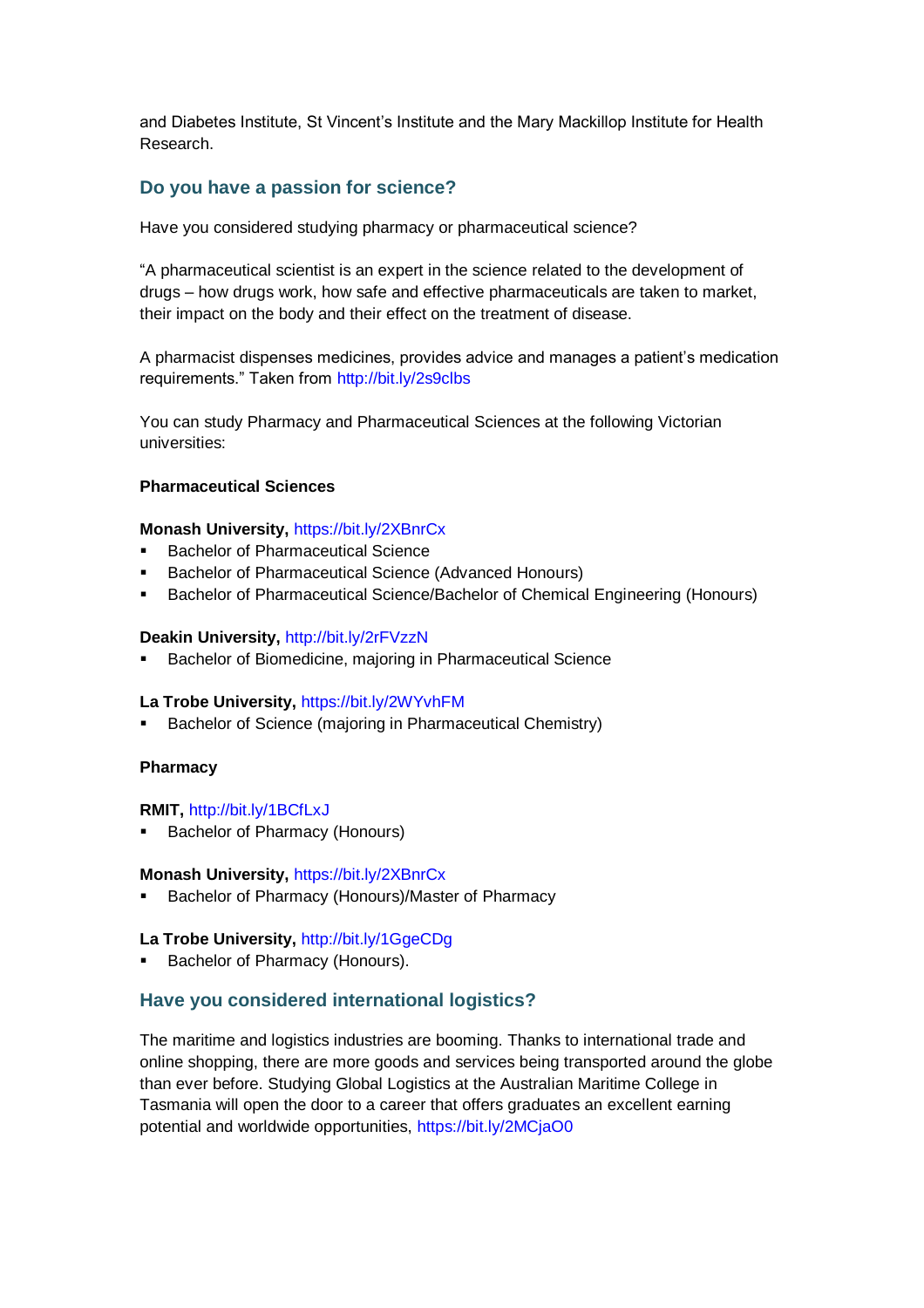# **Sports Competition**

**Deakin University** offers a wide range of sports programs,<https://bit.ly/2IyfBDn>

The University is offering two incredible opportunities to get behind the scenes in Australian sport – an all-access immersive experience with either the Geelong Cats or Suncorp Super Netball.

For information on the competition and how to apply, go to:

All Access Football:<https://bit.ly/2WYhF0F> All Access Netball:<https://bit.ly/2KFqoyg>

## **How to save a life**

Have a passion for helping others? The following are five health careers you should consider:

- Medical Lab Technician
- Audiologist
- **•** Pharmacy Technician
- Radiation Therapist
- **■** Biomedical Engineering

Read about these fascinating careers at this link - <https://bit.ly/31oCXDP>

## **5 weird and wonderful STEM careers you may not have heard of**

- Snake Milker (yes it's a thing!)
- Space Archaeologist
- **Ethical Hacker**
- Mathematical Psychologist
- **•** Flavour Chemist

Read about these occupations here - <https://bit.ly/31oY499> **5 jobs of the future you need to know**

- Robot Psychologist
- Blockchain Engineer
- Augmented Reality Cybersecurity Analyst
- Data Science Detective
- Computer vision technician

To read the article, go t[o https://bit.ly/2Jt1XEM](https://bit.ly/2Jt1XEM)

## **Learn about the Bachelor of Arts**

**Why the Bachelor of Arts is a great choice for students:** If you love humanities but aren't sure what you would like to specifically study, the Bachelor of Arts is a fantastic undergraduate degree.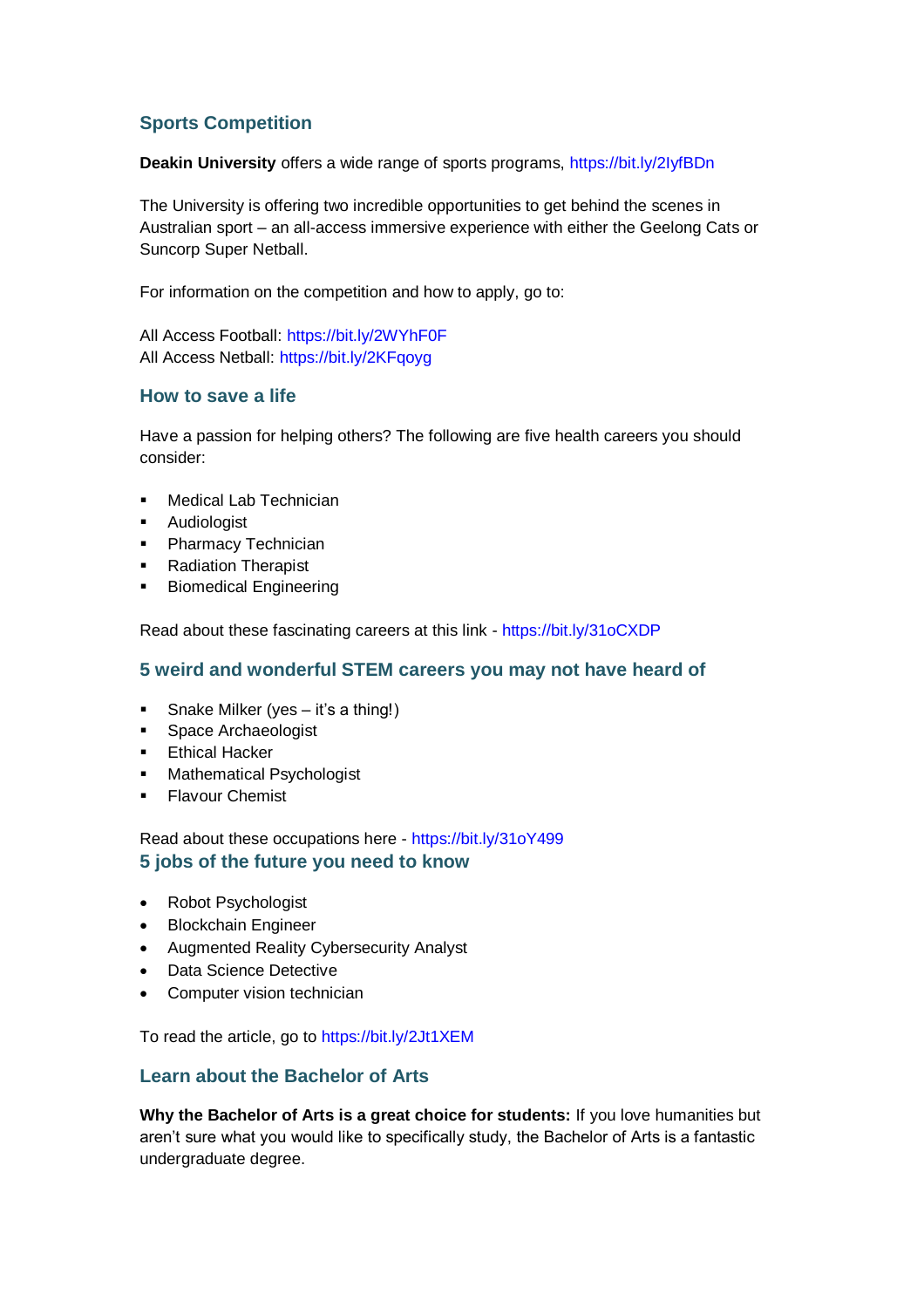The following videos have been developed by three universities to showcase their Bachelor of Arts programs

- Australia National University,<http://bit.ly/1UNrrWC>
- Monash University,<http://bit.ly/1trFwDE>
- University of Melbourne,<http://bit.ly/1XRHDNM>

**Complete the Bachelor of Arts in 2.5 years:** did you know at Australian Catholic University you can fast track the time it takes to graduate from their Bachelor of Arts? Learn about their unique model at<https://bit.ly/31hSeX4>

#### **International Business at Monash University**

As part of the Bachelor of International Business, students have the opportunity to spend a trimester of their degree studying abroad at China's Peking University, Japan's Osaka University or South Korea's SungKyunKwan University.

Students learn about the country's economy, local business principles and culture, and discover the challenges and opportunities of doing business internationally.

Eligible Australian citizens participating in the program can access a Mobility Scholarship of up to \$7000 provided by the Australian Government's New Colombo Plan. Additional funding is also available through the government's OS HELP scheme.

Students can fast track their studies and complete the degree in two years. For more information on the Bachelor of International Business please visit<http://bit.ly/2nTsb4b>

#### **Health Information Management**

**Interested in health, IT and business?** You may enjoy a career in health information management. According to La Trobe University, "there is a national workforce shortage in this industry, which means graduates are in high demand. Salaries range from \$50 000 - \$180 000 at senior level".

You can study health information management at both the undergraduate and the graduate level at La Trobe University, Melbourne,<http://bit.ly/1UvhddI>

#### **Swinburne University Maths Bridging Program**

**Mathematics bridging programs:** If you aren't currently studying the required Maths subject for entry into your desired course at Swinburne, you can complete a bridging program,<https://bit.ly/1M0nAHA>

#### **Maths – Career Resources**

The following are exciting career resources from Refraction Media:

**Posters:** You can download a set of 3 posters from this link, which showcase maths careers such as urban planner, architect, optometrist, chemical engineer, foreign exchange trader etc. - <http://bit.ly/2r9AB9l>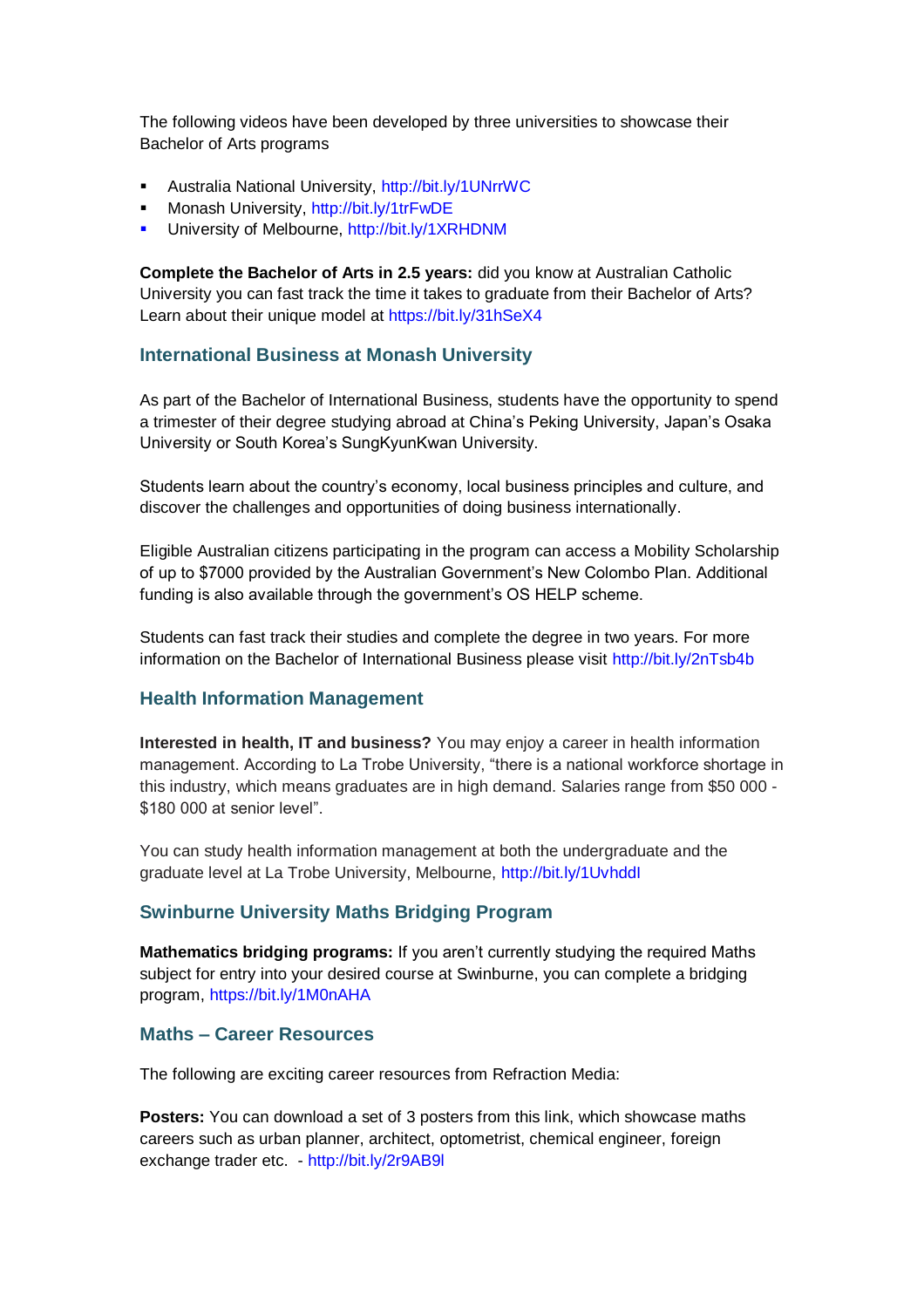**Website:** Careers With Maths website – <https://bit.ly/2I8cEKI>

**E-magazine:** Download the Careers With Maths e-magazine - <http://bit.ly/2lL1DCl>

## **Apprenticeship and traineeships companies**

To find apprenticeship and group training companies in your local area, go to <http://bit.ly/1Vg6hFv> and use the search facility. You will be able to contact the companies listed to discuss your options in obtaining an apprenticeship or traineeship in the future.

# **Dates for Your Diary**

#### **JUNE**

- **13 - 25: Information Evenings,** Victoria University, various dates and sessions, <https://bit.ly/2XU317d>
- **13 – 26: My Future,** The University of Melbourne, various dates and sessions, <https://bit.ly/2DNfjac>
- **13 – 25: Inside Monash Seminars,** Monash University, various dates and sessions, <https://bit.ly/2ki2NYw>
- **15: Open Day,** Endeavour College of Natural Health, Melbourne, <https://bit.ly/2kKhdON>
- **15: Study for a Day,** SAE Creative Institute, Melbourne,<https://bit.ly/2E44r7V>
- **23: Global Career Hotel Experience,** The Hotel School Melbourne, Grand Hyatt Melbourne,<https://bit.ly/2DQr6V5>
- **27: Animal Careers Discovery Day,** RSPCA, Melbourne,<https://bit.ly/2KGpb7a>

## **JULY**

- **2 - 31: Health Courses Information Sessions,** Deakin University, <https://bit.ly/2r0rbh5>
- **2, 5: Experience Day,** Australian Catholic University, Melbourne (2), Ballarat (5), <https://bit.ly/2UIoH4P>
- **2, 4: DeakInspire,** Deakin University, Geelong Waurn Ponds (2), Burwood (4), <https://bit.ly/2Eal29c>
- **3, 5: Experience Clever,** La Trobe University, Bendigo (3), Melbourne (5), <https://bit.ly/2Jrjl8f>
- **4 – 5: MAJOR HACK 2019,** The University of Melbourne, current Year 11 & 12 students, Parkville,<https://bit.ly/2LrwunQ>